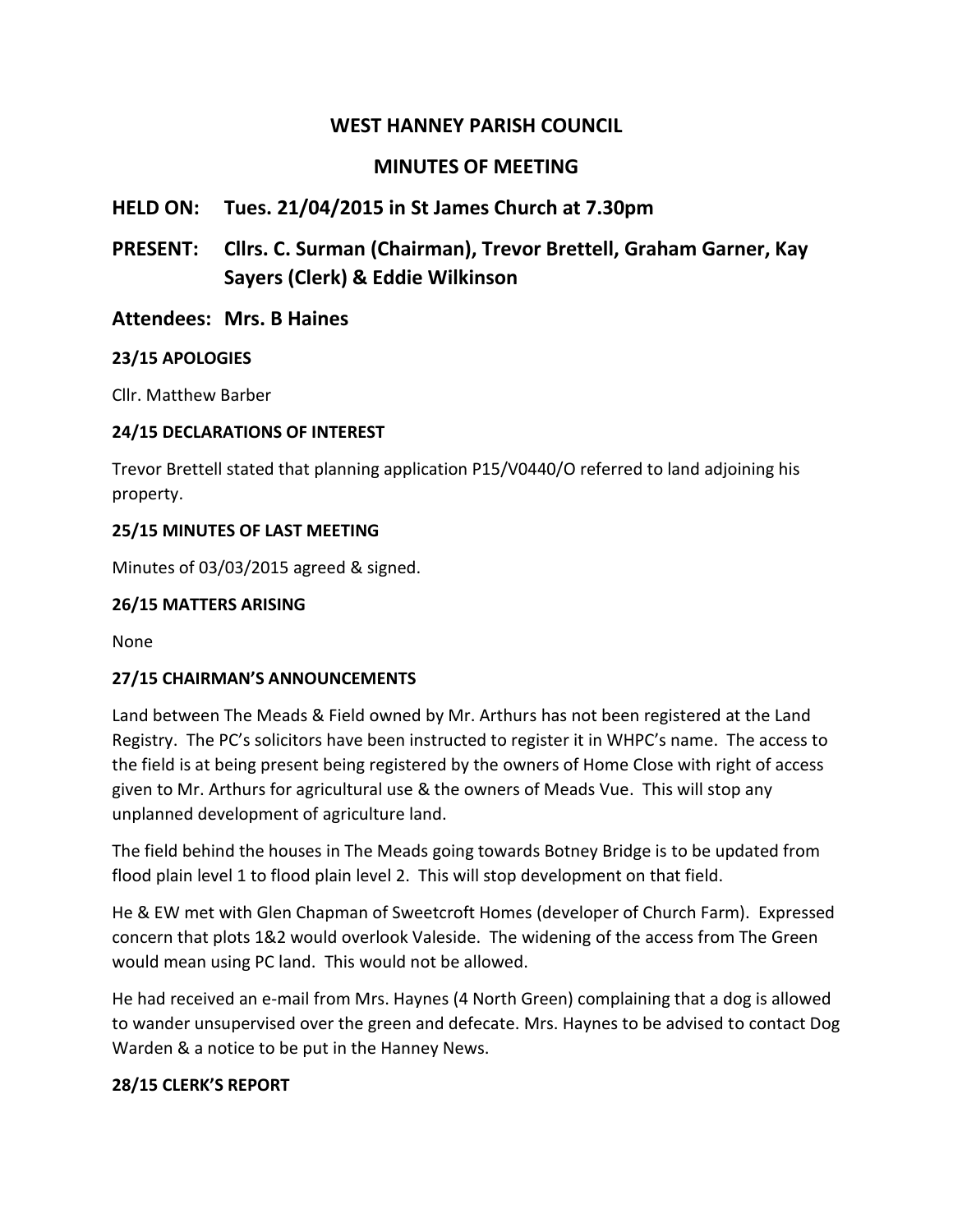The Brownies have asked permission to use the Community Woodland during the summer so that they can do a nature badge.

All nominations for councillor have been placed with The Vale. EW's has been shown invalid as he has not accepted nomination. This queried and they admitted a mistake had been made. An election will not be necessary.

Invoices sent to Tennis Club & HYFC

Internal audit to be undertaken 26/4/15.

## **29/15 PLANNING**

P15/V0039/FUL – Amendment to P13/V0631/FUL 6 houses on Prior's Court land – Permission Granted

P15/V0625/PAR – Change of use of agricultural barn to house.

P15/V0657/FUL & P15/V0658/LB – Church Farm development

P15/V0440/O – Land rear of Idian Barn

#### **30/15 FINANCIAL REPORT**

See attached report for the y/e 31/03/15.

#### **31/15 THE PLOUGH**

The meeting called by the committee on 20/4/15 was positive & well managed. Comprehensive share documents were distributed. Enough money has been pledged to buy the pub & pay for phases 1 & 2 of renovation. It is hoped to exchange contracts on 31/05/15.

#### **32/15 THE COMMUNITY WOODLAND**

A steering group meeting will take place in the next week to look at various places suitable school activities, what tools to buy & wording of signs.

D Iles has asked for money to buy wood to make bird boxes (approx. £50) to replace ones that are rotting. This was agreed.

#### **33/15 SPEED MONITORING**

It was decided to support the Community Speed Watch Initiative proposed by the Faringdon East Neighbourhood Action Group. **AP. CS to advertise for volunteers to assist in operating the scheme in the HN.**